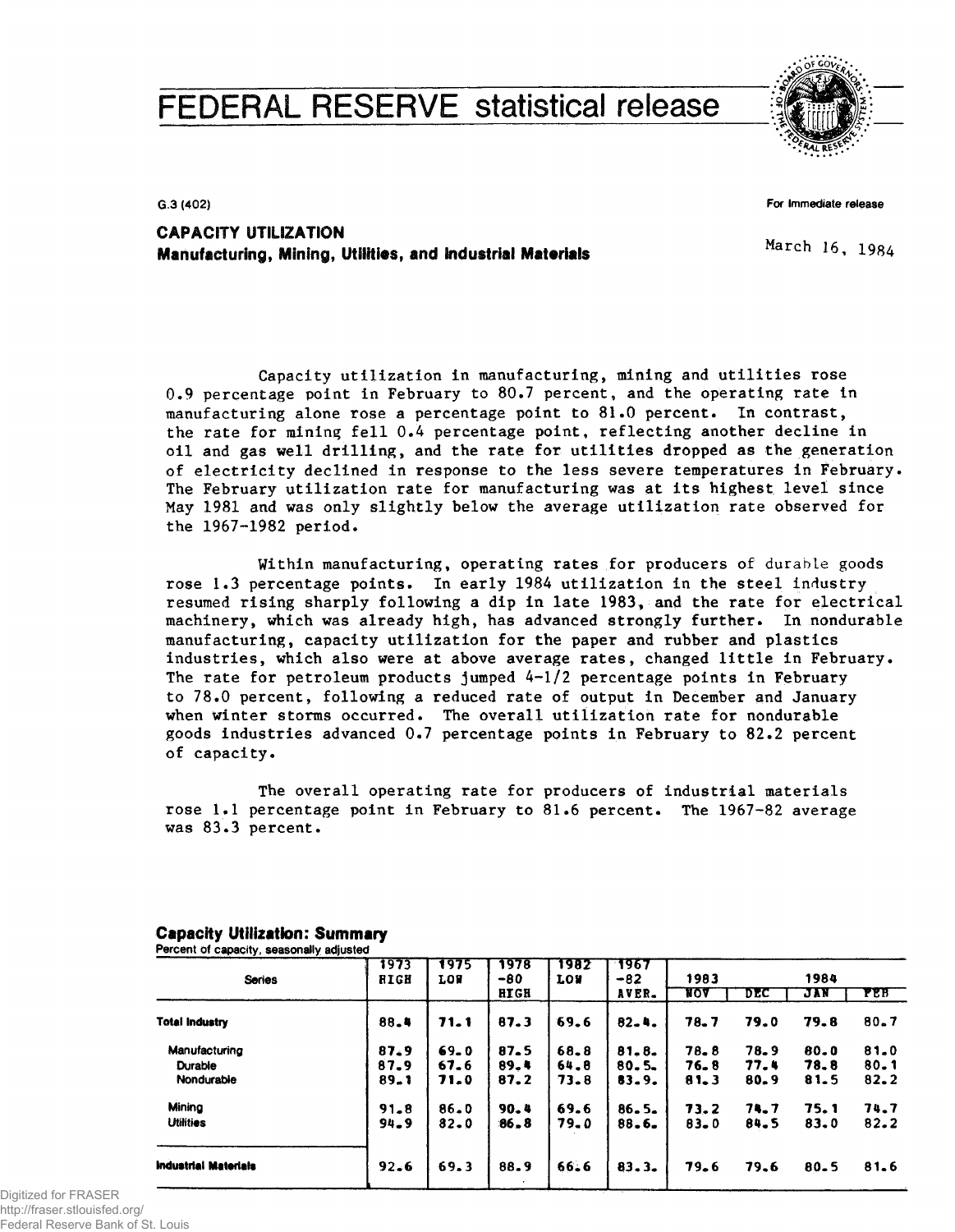# **CAPACITY UTILIZATION**



Digitized for FRASER http://fraser.stlouisfed.org/ Federal Reserve Bank of St. Louis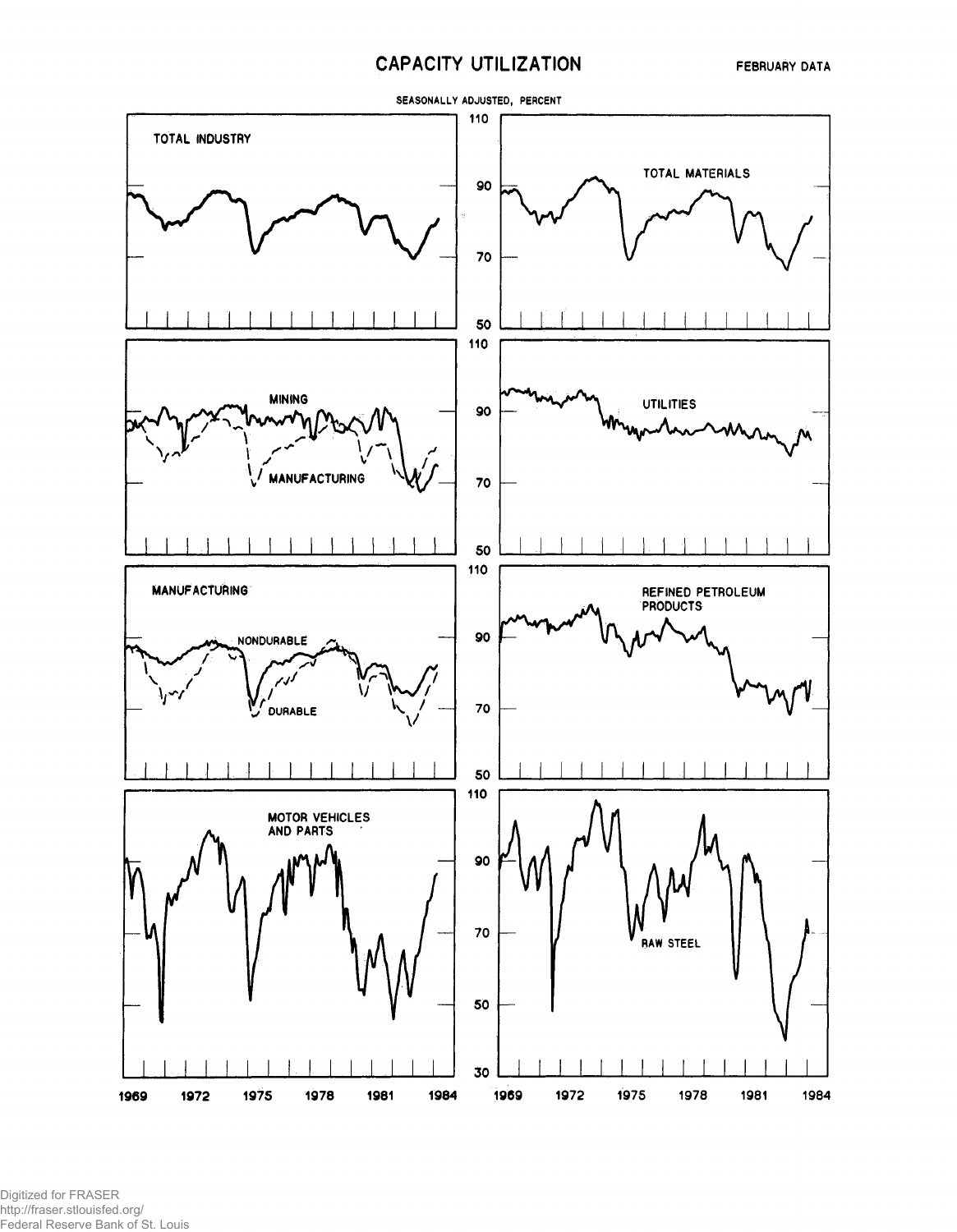### **MANUFACTURING, MINING AND UTILITIES**

#### Table 1

Capacity Utilization<br>Monthly, seasonally adjusted, percent of capacity

|                                                                                                                    | 1973                                 | 1975                                    | 1978                                                 | 1982                                                                   | 1967                                           | YEAR                                      |                              |                              |                                  |                              |                              |                              |                                  |                              |                                  |
|--------------------------------------------------------------------------------------------------------------------|--------------------------------------|-----------------------------------------|------------------------------------------------------|------------------------------------------------------------------------|------------------------------------------------|-------------------------------------------|------------------------------|------------------------------|----------------------------------|------------------------------|------------------------------|------------------------------|----------------------------------|------------------------------|----------------------------------|
| <b>Series</b>                                                                                                      | <b>RIGH</b>                          | LOB                                     | -80                                                  | LOW                                                                    | $-82$                                          | a co                                      | 1983                         |                              |                                  |                              |                              |                              |                                  | 1984                         |                                  |
|                                                                                                                    |                                      |                                         | HIGH 1                                               |                                                                        |                                                | <b>AVER. A HONTES</b>                     | <b>JUEE1</b>                 | <b>JULYI</b>                 | <b>AUS</b>                       | <b>SEP</b>                   | OCT.                         | NOT.                         | <b>DEC</b>                       | JIN.                         | PES <sup>-</sup>                 |
| <b>Total Industry</b>                                                                                              | 88.4                                 | 71.1                                    | $87 - 3$                                             | 69.6                                                                   | $82 - 4$                                       | 71.0                                      | 74.8                         | 76.3                         | 77.3                             | 78.2                         | 78.7                         | 78.7                         | 79.01                            | 79.8                         | 90.7                             |
| Manufacturing                                                                                                      | 87.9                                 | 69.0                                    | 87.5                                                 | 68.8                                                                   | 81.8                                           | 70.6                                      | $74 - 9$                     | $76 - 4$                     | 77.3                             | 78.4                         | 78.9                         | 78.8                         | 78.91                            | 80.0                         | 81.0                             |
| Primary processing<br>Advanced processing                                                                          | 93.7<br>85.5                         | 68.2 <sub>1</sub><br>$69 - 4$           | 91.4<br>$85 - 9$                                     | $66 - 2$<br>70.0                                                       | 84.0<br>80.6                                   | 70.8<br>$70 - 8$                          | $75 - 7$<br>74.4             | 77.1<br>76.0                 | 78.1<br>76.9                     | 79.7<br>77.8                 | 80.4<br>77.9                 | 80.0<br>78.0                 | 79.21<br>78.61                   | 80.6<br>79.8                 | 81.8<br>80.7                     |
| Durable manufacturing<br>Stone, clay and glass products<br>Iron and steel, subtotal<br>Nonferrous metals, subtotal | 87.9<br>88.0<br>103.3                | 67.6<br>64.0<br>$69 - 21$               | $89 - 4$<br>.90-4<br>97.5 <sub>1</sub>               | 64.8<br>$63 - 0$<br>38.8                                               | 80.5<br>78.4<br>82.3                           | 67.1<br>66.0<br>53.6                      | 71.8<br>70.6<br>58.0         | 73.6<br>72.6<br>59.7         | 74.6<br>73.6<br>62.5             | $76 - 0$<br>75.3<br>$65 - 1$ | 76.5<br>75.3<br>$70 - 2$     | 76.8<br>75.6<br>66.0         | 77.41<br>76.31<br>61.91          | 78.8<br>77.5<br>69.5         | 80.1                             |
| Fabricated metal products<br>Nonelectrical machinery<br><b>Electrical machinery</b><br>Motor vehicles and parts    | 99.0<br>$86 - 3$<br>$88 - 3$<br>88.7 | 60.8<br>-<br>65.71<br>71.8<br>$62 - 31$ | $98 - 2$ $8$<br>90.0 <sub>1</sub><br>ı<br>$90 - 6$ 1 | 62.1<br><b>60.71</b><br>$83.1$ $1$ $61.6$<br>74.7 4                    | $83 - 8$<br>79.6<br>79.8<br>- 1<br><b>80.0</b> | 68.7<br>62.4<br>60.1<br>76.0              | 75.4<br>66.6<br>65.4<br>81.2 | 74.1<br>68.9<br>67.3<br>83.6 | 73.9<br>$70 - 6$<br>68.5<br>83.8 | 76.0<br>71.3<br>68.8<br>86.5 | 77.5<br>71.0<br>69.1<br>87.5 | 77.7<br>71.7<br>70.0<br>88.0 | 80.11<br>72.01<br>70.71<br>88.31 | 77.8<br>73.1<br>71.4<br>90.5 | 74.1<br>72. I<br>92.1            |
| Autos<br>Aerospace and misc, trans, ego,<br>Instruments                                                            | 98.7<br>NA<br>76.0<br>89.6           | 51.3 <sub>1</sub><br>68.0<br>73.7       | 91.6<br>93.9<br>-1<br>92.3                           | $94.5$ $146.1$<br>$35 - 8 +$<br>$\bullet$<br>69.1 <sub>1</sub><br>73.1 | 78.6<br>ЖA<br>78.1<br>83.5                     | 63.5<br>63.9 <sub>1</sub><br>67.8<br>72.0 | 70.6<br>70.5<br>67.9<br>72.8 | 74.1<br>77.3<br>68.0<br>74.2 | $75 - 3$<br>78.6<br>68.3<br>75.1 | 78.9<br>80.5<br>68.7<br>75.9 | 79.0<br>77.2<br>69.6<br>75.5 | 80.2<br>77.1<br>70.6<br>75.4 | 83.11<br>81.61<br>71.11<br>76.01 | 85.8<br>83.2<br>71.7<br>77.0 | 86.1<br>$82 - 2$<br>73.3<br>77.7 |
| Nondurable manufacturing<br>Foods<br><b>Textile mill products</b>                                                  | 89.1<br>85.7<br>95.4                 | 71.0<br>77.2<br>61.3 <sub>1</sub>       | $87 - 2$<br>85.2<br>91.3                             | 73.8<br>76.5<br>73.0                                                   | $83 - 9$<br>83.3<br>$86 - 2$                   | 75. 1<br>77.6<br>79.9                     | 78.7<br>79.2<br>86.8         | 79.9<br>80.0<br>89.9         | 80.8<br>79.6<br>90.3             | 81.5<br>78.8<br>91.2         | 81.8<br>78.3<br>91.2         | 81.3<br>77.9<br>89.4         | 80.91<br>78.01<br>89.21          | 81.5<br>89.4                 | 82.2                             |
| Paper and products<br><b>Chemicals and products</b><br>Petroleum products                                          | $96 - 7$<br>86.2<br>99.1             | 69.11<br>65.9<br>84.6                   | 95.1 <sub>1</sub><br>83.6<br>-1<br>$93 - 0$          | -8<br>84.2<br>64.0<br>71.5                                             | 89.6<br>78.7<br>89.6                           | 88.5<br>66.5<br>68.2                      | 92.3<br>69.0<br>75.6         | 93.4<br>70.8<br>76.5         | 95.3<br>71.2<br>76.0             | 96.3<br>72.2<br>77.3         | 96.8<br>73.4<br>76.5         | 97.0<br>72.3<br>77.8         | 96.21<br>71.01<br>72.21          | 96.8<br>71.3<br>73.5         | 78.0                             |
| Rubber and plastics products                                                                                       | 97.4                                 | 62.1                                    | 91.5                                                 | 74.0                                                                   | 88.3                                           | 78.6                                      | 87.2                         | 87.8                         | 90.9                             | 92.0                         | 91.9                         | 91.3                         | 92.31                            | 92.7                         |                                  |
| Mining                                                                                                             | 91.8                                 | 86.0                                    | 90.8                                                 | 69.6                                                                   | 86.5                                           | 69.9                                      | 68.1                         | 69.5                         | $70 - 2$                         | 70.8                         | 71.5                         | 73.2                         | 74.71                            | <b>75.1</b>                  | 74.7                             |
| Utilities<br>Electric utilities                                                                                    | 94.9<br>97.6                         | 82.0<br>82_1                            | 86.0<br>87.0                                         | 79.0<br>77.9                                                           | 88.6<br>89. S                                  | 77.7<br>76.5                              | 80.8<br>79.4                 | 83.5<br>82.9                 | 85.0<br>84.5                     | 84.8<br>83.9                 | 83.3<br>82.1                 | 83.0<br>81.7                 | 84.51<br>83.51                   | 83.0<br>81.5                 | 82.2<br>80.5                     |

#### Table 2

## Output, Capacity, and Capacity Utilization

| .                               |        |           | <b>OUTPUT</b> |       |        |              |       | <b>CIPACITT</b> |              |        |          |       | UTILIZATION |       |      |
|---------------------------------|--------|-----------|---------------|-------|--------|--------------|-------|-----------------|--------------|--------|----------|-------|-------------|-------|------|
| Series                          | 1982   | 1983      |               |       |        | 1982         | 1983  |                 |              |        | 1982     | 1983  |             |       |      |
|                                 | IV     |           | II            | III   | I٧     | <b>IV</b>    |       | ${\bf II}$      | III          | IVI    | TV       |       | II          | III   | TV.  |
| <b>Total Industry</b>           | 135.3  | 138.5     | 144.5         | 151.8 | 155.51 | 193.7        | 194.6 | 195.5           | 196.4        | 197.31 | 69.8     | 71.2  | 73.9        | 77.3  | 76.8 |
| Manufacturing                   | 134.5  | 138.4     | 145.2         | 152.8 | 156.51 | 194.8        | 195.7 | 196.6           | 197.5        | 198.41 | 69.0     | 70.7  | 73.8        | 77.4  | 76.9 |
| <b>Primary processing</b>       | 129.3  | 137.0     | 145.2         | 152.8 | 156.41 | 193.7        | 194.3 | 194.8           | 195.3        | 195.81 | 66.8     | 70.5  | 74.6        | 78.3  | 79.9 |
| Advanced processing             | 137.3  | 139.7     | 145.1         | 152.0 | 156.11 | 195.4        | 196.5 | 197.6           | 198.6        | 199.71 | 70.2     | 71.1  | 73.5        | 76.9  | 78.2 |
| Durable manufacturing           | 119.8  | $124 - 2$ | 131.1         | 139.1 | 183.71 | 184.0        | 184.7 | 185.4           | 186.1        | 186.01 | 65.1     | 67.2  | 70.7        | 74.7  | 76.9 |
| Stone, clay and glass products  | 126.9  | 131.8     | 139.7         | 148.5 | 152.91 | 198.8        | 199.6 | 200.4           | 201.1        | 201.91 | $63 - 8$ | 66.0  | 69.7        | 73.8  | 75.7 |
| Iron and steel, subtotal        | 49.4   | 63.4      | 69.2          | 75.0  | 79.21  | 120.5        | 120.1 | 120.1           | 120.1        | 120.11 | 41.0     | 52.8  | 57.6        | 62.5  | 66.0 |
| Nonferrous metals, aubtotal     | 94.3   | 102.3     | 111.2         | 110.9 | 116.41 | 148. 4       | 148.4 | 148.4           | <b>148.4</b> | 149.41 | 63.6     | 68.9  | 74.9        | 74.7  | 78.4 |
| Fabricated metal products       | 107.3  | 110.6     | 116.4         | 125.4 | 128.21 | 176.2        | 176.9 | 177.6           | 178.3        | 179.01 | 60.9     | 62.5  | 65.5        | 70.3  | 71.6 |
| Nonelectrical machinery         | 139.7  | 137.6     | 146.2         | 156.6 | 161.61 | 225.3        | 226.7 | 228. 1          | 229.6        | 231.01 | 62.0     | 60.7  | 64.1        | 68.2  | 69.9 |
| Electrical machinery            | 165.5  | 170.7     | 179.9         | 191.1 |        | 200.01 220.9 | 222.4 | 224.1           | 225.7        | 227.41 | 74.9     | 76.8  | 80.3        | 84.7  | 87.9 |
| Motor vehicles and parts        | 104.5  | $120 - 0$ | 130.7         | 145.8 |        | 154.11 194.4 | 193.7 | 192.7           | 191.7        | 190.71 | 53.8     | 62.0  | 67.8        | 76. 1 | 80.8 |
| <b>Autos</b>                    | 81.7   | 101.4     | 109.5         | 132.3 | 132.11 | 168.2        | 167.8 | 167.8           | 167.8        | 167.81 | 48.6     | 60.4  | 65.2        | 78.8  | 78.6 |
| Aerospace and misc. trans. eqp. | 98.7   | 97.9      | 98.1          | 99.2  | 103.01 | 142.1        | 143.1 | 144.2           | 145.2        | 146.31 | 69.5     | 68.4  | 68.0        | 68. 3 | 70.4 |
| Inatruments                     | 156.1  | 154.0     | 155.7         | 161.5 | 163.51 | 212.0        | 213.0 | 214.1           | 215.1        | 216.21 | 73.7     | 72.3  | 72.8        | 75. 1 | 75.6 |
| Nondurable manufacturing        | 155. 7 | 159.0     | 165.5         | 172.7 | 174.91 | 210.5        | 211.7 | 212.8           | 213.9        | 215.01 | 74.0     | 75.1  | 77.8        | 80.7  | 81.3 |
| <b>Foods</b>                    | 152. 1 | 153.1     | 155.7         | 159.1 | 157.51 | 195.8        | 197.2 | 198.7           | 200.2        | 201.71 | 77.7     | 77.6  | 78.3        | 79.5  | 78.1 |
| <b>Textile mill products</b>    | 123.7  | 129.5     | 139.3         | 147.6 | 146.61 | 163.8        | 163.6 | 163.1           | 163.2        | 163.01 | 75.5     | 79. 1 | 85.3        | 90. L | 89.9 |
| Paper and products              | 153.5  | 156.9     | 160.5         | 168.0 | 171.51 | 175.3        | 175.9 | 176.4           | 176.9        | 177.41 | 87.6     | 89.2  | 91.0        | 95.0  | 96.7 |
| <b>Chemicals and products</b>   | 194.3  | 201.9     | 211.4         | 220.9 | 225.41 | 301.3        | 304.1 | 306.8           | 309.4        | 312.11 | 64.5     | 66.4  | 68.9        | 71. h | 72.2 |
| Petroleum products              | 120.8  | 113.3     | 122.5         | 124.2 | 121.81 | 164.6        | 163.8 | 163.0           | 162.1        | 161.31 | 73.4     | 69.2  | 75.2        | 76.6  | 75.5 |
| Rubber and plastice products    | 252.1  | 264.1     | 268.3         | 304.6 | 310.91 | 335.0        | 336.0 | 336.8           | 337.7        | 338.51 | 75.3     | 78.6  | 85.6        | 90.2  | 91.8 |
| Mining                          | 117.0  | 116.7     | 112.3         | 116.1 | 121.01 | 165. 1       | 165.2 | 165.3           | 165.4        | 165.51 | 70.9     | 70.6  | 67.9        | 70.2  | 73.1 |
| Utilitica                       | 166. 2 | 163.6     | 169.6         | 178.2 | 177.61 | 207.4        | 200.5 | 209.8           | 211.1        | 212.41 | 80.1     | 78.5  | 80.8        | 84.4  | 83.6 |
| Electric utilities              | 187.4  | 185.2     | 192.5         | 203.6 | 202.OI | 237.7        | 239.2 | 241.1           | 243.0        | 248.91 | 78.8     | 77. L | 79.8        | 83.8  | 82.4 |